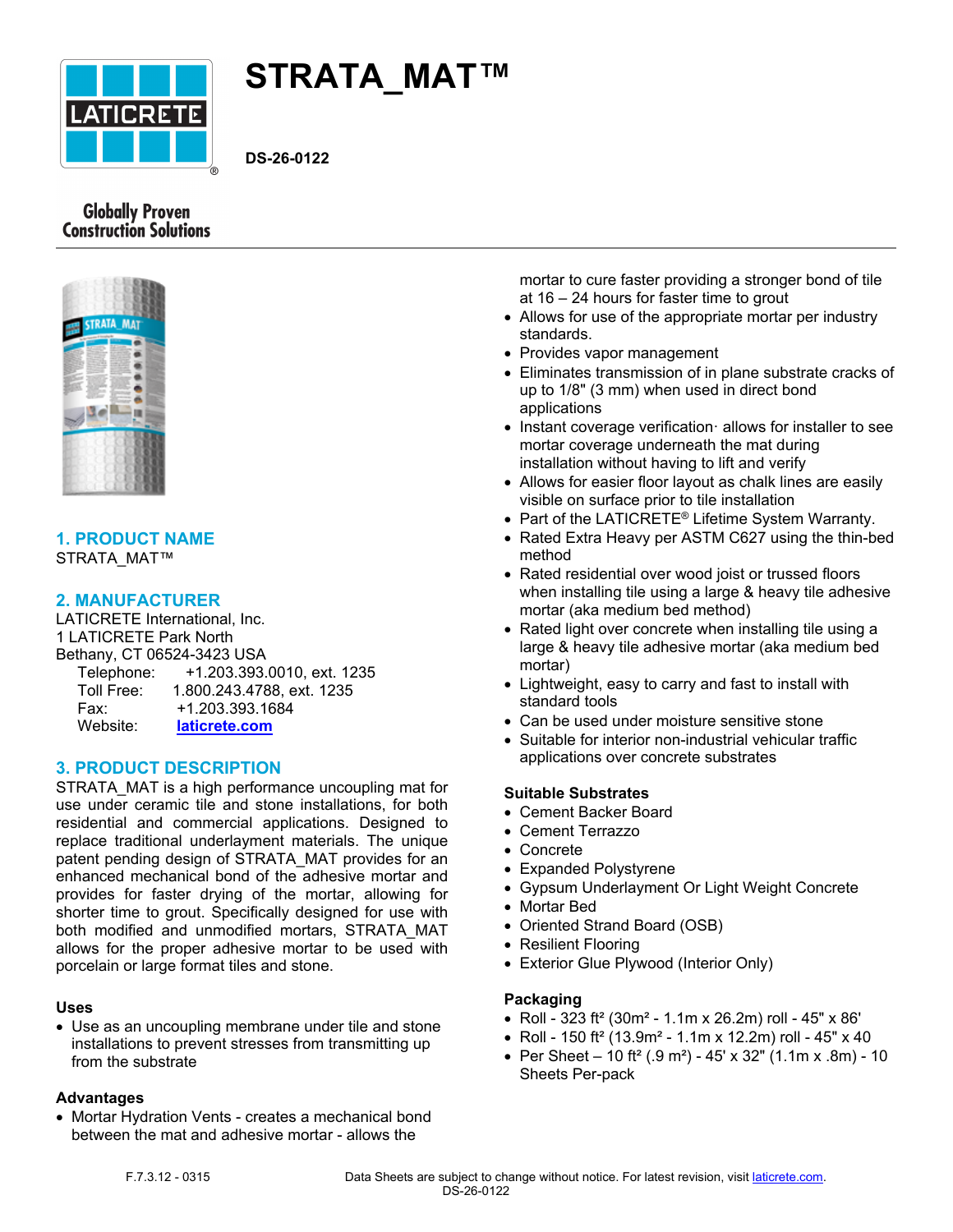# **Limitations**

- DO NOT bond to particle board, hardwood surfaces, luan or sponge backed vinyl flooring.
- Not for use under Large & Heavy Tile Adhesive Mortar (aka medium-bed mortars) in performance levels with greater than Residential Service requirements.
- For horizontal use over suitable interior or exterior substrates.
- Not for use over expansion joints or structural movement cracks.
- STRATA\_MAT™ is not intended for use as a waterproofing membrane.
- Not for wear surface, must be covered with tile.
- Adhesives/mastics, mortars and grouts for ceramic tile, pavers, brick and stone are not replacements for waterproofing membranes. When a waterproofing membrane is required, use a LATICRETE® Waterproofing Membrane (see Section 10 FILING SYSTEMS).
- In order to resist point load issues; a minimum of 2" x 2" (50 mm x 50 mm) ceramic, porcelain or glass tile and stone can be set over STRATA\_MAT.
- Do not leave STRATA\_MAT exposed for more than one week. Cover the STRATA\_MAT after installing it and protect it from other trades if not setting tile immediately. If the STRATA\_MAT is going to be left for more than 72 hours it should be covered with thinset and troweled smooth covering the STRATA\_MAT completely to protect it from potential UV damage and physical abuse.
- When used with LATICRETE self-leveling underlayments / overlayments; consult the respective LATICRETE Product Data Sheets for specific installation instructions.
- Note: Surfaces must be structurally sound, stable and rigid enough to support ceramic/stone tile, thin brick and similar finishes. Substrate deflection under all live, dead and impact loads, including concentrated loads, must not exceed L/360 for thin bed ceramic tile/brick installations or L/480 for thin bed stone installations where L=span length.

# **Cautions**

- During cold weather, protect finished work from traffic until fully cured.
- For green marble, resin backed or other moisture sensitive tile or stone, use LATAPOXY® 300 Adhesive, refer to Data Sheet 633.0.
- For white and light-colored marbles use a white LATICRETE mortar.
- Suitable for exterior applications over concrete for patio, walkways and balconies or terraces over unoccupied space.
- Suitable for interior non-industrial vehicular traffic applications over concrete substrates when using 254 Platinum to adhere STRATA\_MAT to the concrete and to install tiles over the STRATA\_MAT following a 7 day cure @ 70°F (21°C).
- Allow STRATA MAT to set firm prior to pouring self leveling underlayment (typically 12-24 hours at 75°F (21°C))
- Do not store outside exposed to sunlight (UV light)

# **4. TECHNICAL DATA**





# **VOC/LEED Product Information**

This product has been certified for Low Chemical Emissions (ULCOM/GG UL2818) under the UL GREENGUARD Certification Program. For Chemical Emissions. For Building Materials, Finishes and Furnishings (UL 2818 Standard) by UL Environment.

# **Applicable Standard**

- ASTM C627
- ANSI A118.12

# **Physical Properties**

Tested with 253 Gold

| <b>Property</b>                                                                                                       | <b>Test</b><br><b>Method</b> | <b>Results</b>                            |
|-----------------------------------------------------------------------------------------------------------------------|------------------------------|-------------------------------------------|
| <b>Thickness</b>                                                                                                      | N/A                          | $1/8$ " (3 mm)                            |
| Point Load                                                                                                            | <b>ANSI</b><br>A118.12 5.2   | <b>PASS</b>                               |
| Robinson Thin-Bed<br><b>Floor Test</b><br>$16"$ o.c.<br>$19.2$ " o.c.<br>$24"$ o.c.                                   | <b>ASTM C627</b>             | Extra Heavy<br>Extra Heavy<br>Extra Heavy |
| Large & Heavy Tile<br>Mortar - Wood<br>Floors(aka<br>medium-bed<br>mortars)<br>$16"$ o.c.<br>19.2" o.c.<br>$24"$ o.c. |                              | Residential<br>Residential<br>Residential |
| Large & Heavy Tile<br>Mortar (aka<br>medium-bed<br>mortars) over<br>concrete                                          | ASTM C627                    | Light                                     |

Specifications subject to change without notification. Results shown are typical but reflect test procedures used. Actual field performance will depend on installation methods and site conditions.

# **5. INSTALLATION**

#### • **Surface Preparation Concrete Substrates**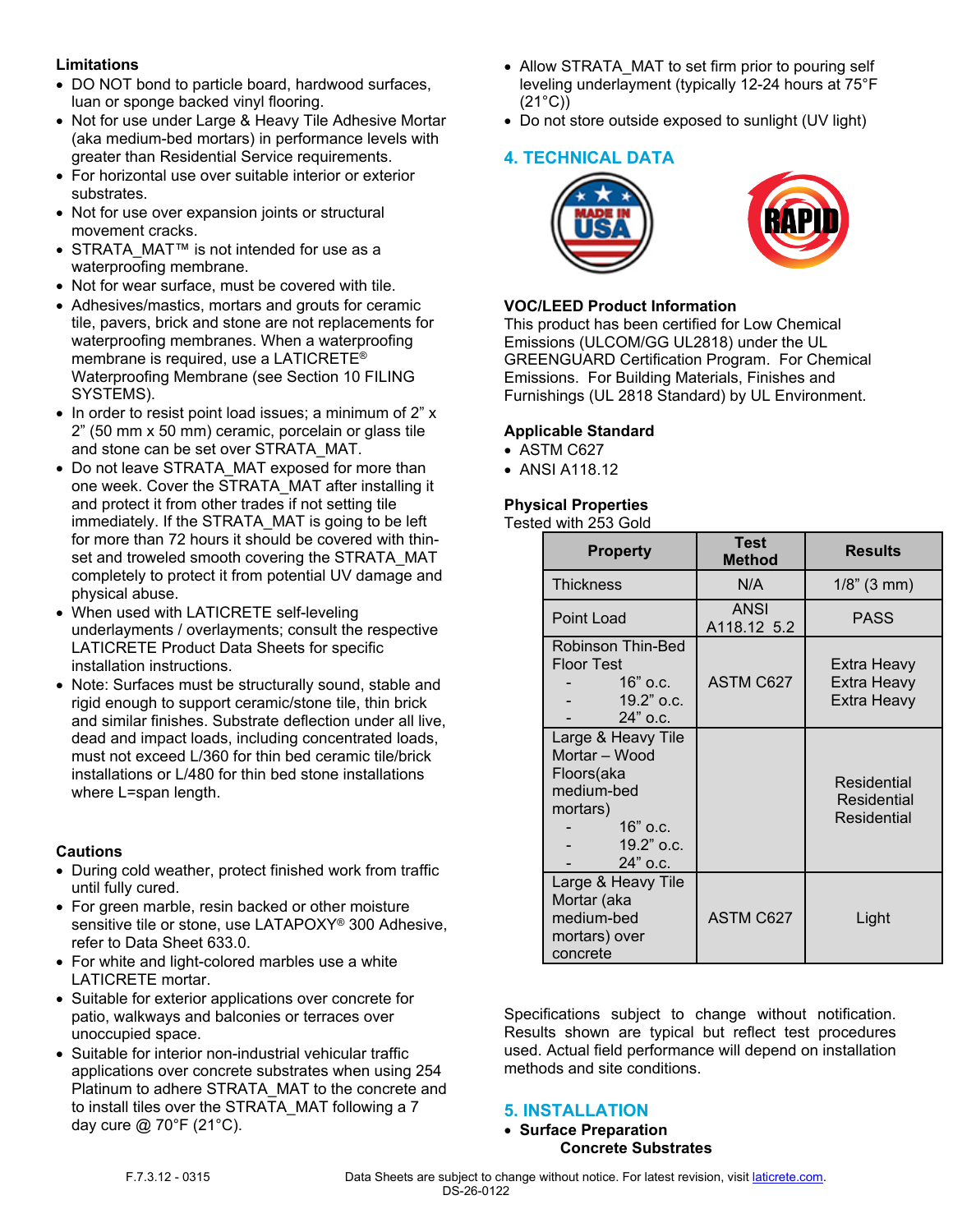Concrete must be cured sufficiently to support tile installation traffic as determined by design professional, construction manager, or general contractor. The surface shall be free of voids, sharp protrusions and loose aggregate. All surfaces should be between  $40^{\circ}$ F (4°C) and 90°F (32°C) and structurally sound, clean and free from all dirt, oil, grease, paint, concrete sealers or curing compounds and cement laitance. Rough or uneven concrete surfaces should be made smooth with a LATICRETE Latex Portland cement underlayment to provide a wood float or better finish. Do not level with gypsum or asphalt based products.

#### **OSB or Exterior Glue Plywood Substrates** Refer to LATICRETE Technical Data Sheet 152 "Bonding Ceramic Tile, Stone or Brick Over Wood Floors" (refer to section 10, FILING SYSTEMS).

1. Installer must verify that deflection under all live, dead and impact loads of interior plywood floors does not exceed industry standards of L/360 for ceramic tile and brick or L/480 for stone installations where L span length. 2. Minimum construction for interior ceramic or porcelain tiled floors as follows:

- $\circ$  For single layer plywood or OSB 16" (406 mm) o.c. joist spacing – use 5/8" (15 mm) tongue and groove nominal thickness.
- o For single layer plywood or OSB 19.2 (488 mm) o.c. joist spacing – use 3/4"(19 mm) tongue and groove nominal thickness.
- $\circ$  For double layer plywood or OSB 24" (610 mm) o.c joist spacing – use double layer plywood or OSB consisting of minimum subfloor thickness 3/4" (19 mm) nominal thickness, tongue and groove minimum underlayment thickness 3/8" (9 mm) nominal thickness.

3. Minimum construction for interior natural stone tiled floors as follows: Maximum spacing 24" (610 mm) o.c. double layer wood floor consisting of a minimum subfloor thickness 3/4" nominal (19 mm) tongue-and-groove with a minimum underlayment thickness 3/8" nominal (10 mm)

**SUBFLOOR:** 3/4" (19 mm) thick plywood or OSB, either plain with all sheet edges blocked or tongue and groove, over bridged joists spaced 24" (610 mm) o.c. maximum; fasten plywood every 6" (150 mm) o.c. along sheet ends and 8" (200 mm) o.c. along intermediate supports with 8d ring-shank, coated or hot dip galvanized nails (or screws); allow 1/8" (3 mm) between sheet ends and 1/4" (6 mm) between sheets edges; all sheet ends must be supported by a framing member; glue sheets to joists with construction adhesive.

faced plywood or OSB fastened every 6" (150 mm) along sheet ends and every 8" (200 mm) in the panel field (both directions) with 8d ringshank, coated or hot dip galvanized nails (or screws); allow 1/8" (3 mm) to 1/4" (6 mm) between sheets and 1/4" (6 mm) between sheet edges and any abutting surfaces; offset underlayment joists from joints in subfloor and stagger joints between sheet ends; glue underlayment to subfloor with construction adhesive. Refer to Technical Data Sheet 152 "Requirements for Direct Bonding of Ceramic or Stone Tiles Over Wood Floors" for complete details.

#### **Installation of STRATA\_MAT™ to the substrate:**

- o Install STRATA\_MAT™ to the substrate using the appropriate ANSI A118.4, ANSI A118.11 or ANSI A118.15 mortar as outlined by the Tile Council of North America for the applicable installation. Mix the mortar on the loose side but still able to hold a notch to enable complete wetting of the STRATA\_MAT fleece layer. Using a LATICRETE® polymer modified mortar apply to the substrate in a thin-bed method using a 1/4" (6mm) x 3/16" (5mm) V-notched trowel, being sure to key the mortar into the substrate. Ensure mortar is "wet-out" sufficiently to allow for optimal bedding of STRATA\_MAT. Spread only enough mortar that can be covered with STRATA\_MAT during the specified open time of the mortar.
- $\circ$  Embed STRATA\_MAT into the mortar, fabric side down. Using a trowel or screed, apply pressure to ensure proper bedding. To ensure a good bond between the STRATA\_MAT and the substrate, roll the surface with a 50-75 lb. (23-34 kg) floor roller after each section of STRATA\_MAT is installed. Be sure to verify proper coverage beneath the mat. Areas of STRATA\_MAT embedded properly in the mortar will appear darker than areas not embedded, lift occasionally if necessary to verify coverage. Cut mat to appropriate lengths when approaching walls or other objects, leave approximately 1/4" (6mm) between mat and edge of wall or object for movement.
- o Install adjacent sections of STRATA\_MAT in the same manner, being sure to line edges of each section without leaving any gaps.

#### **Installation of ceramic, porcelain or stone tiles onto STRATA\_MAT:**

o In accordance with TCNA Handbook for Ceramic Tile Installation and that of porcelain tile manufacturers, LATICRETE recommends the use of a polymer modified thin set mortar complying with ANSI A118.4 or ANSI A118.15 (e.g. 254 Platinum) when installing porcelain tiles. The unique patent pending design feature of STRATA\_MAT will provide for enhanced drying of the mortar between the porcelain tile and mat. LATICRETE recommends the use of a LATICRETE polymer modified mortar (e.g. 254

**UNDERLAYMENT:** 3/8" (9 mm) thick plugged-